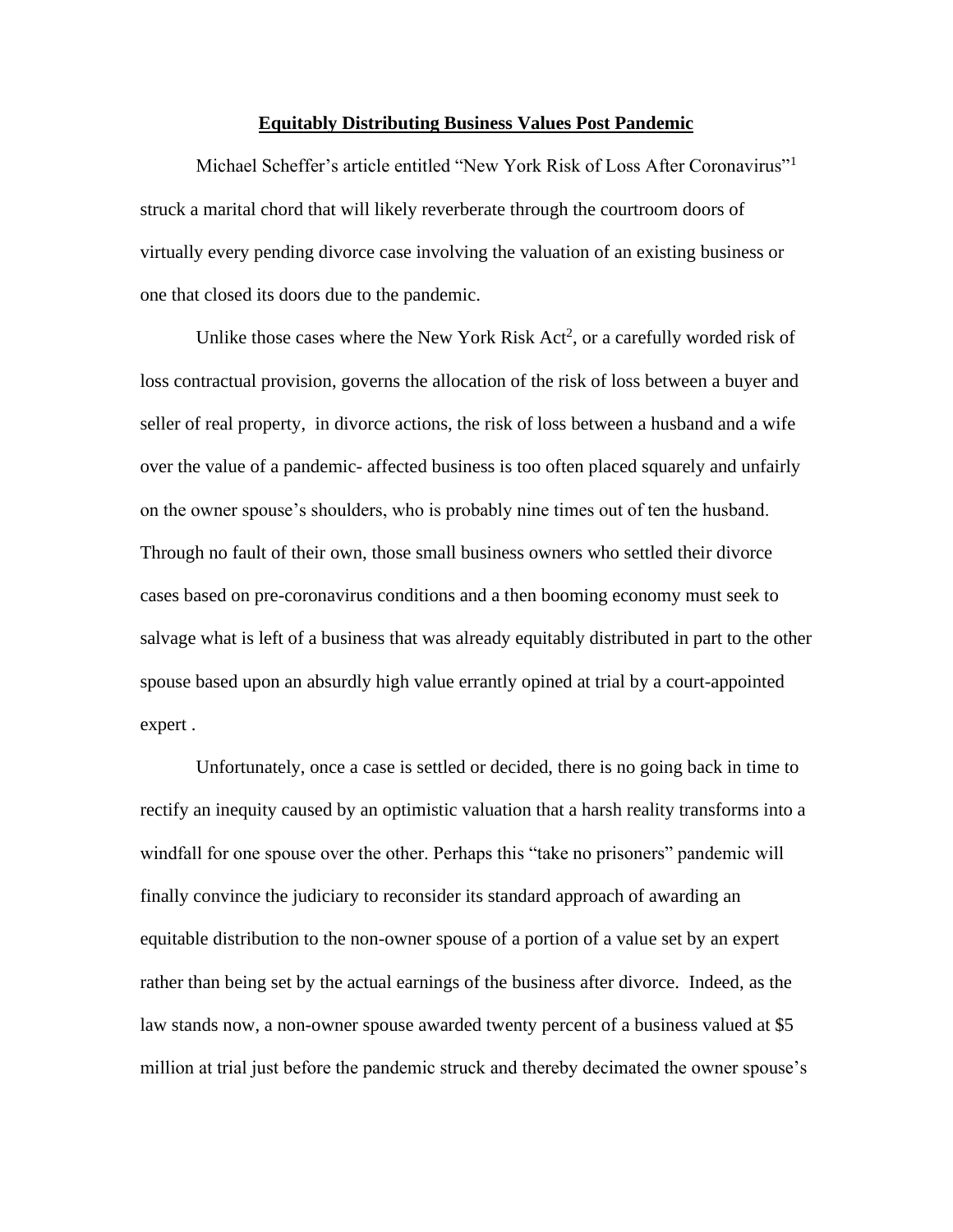business gets to keep the \$1 million non-dischargeable and non-modifiable distribution, despite the fact that the owner spouse tragically lost his entire business to the pandemic<sup>3</sup>.

When a spouse acquires or grows the value of a business during the marriage, the other spouse is entitled to seek an equitable distribution award of a percentage of the value or the appreciation of that business interest. Without going into the factors material to the Court's discretionary determination of the percentage of the value to award to the non-titled spouse, identifying on what date to value the business interest is often a vexing and seemingly arbitrary process. The rule of thumb, however, is to value a business as of the date the divorce is commenced where the spouse is actively involved in the operation the business and can be viewed as having a discernible impact on the financial success or failure of the business. On the other hand, those businesses that owe their value to market fluctuations rather than the active efforts of the owner spouse, are generally valued as the date of trial. The pragmatic reasons for the distinction between "active" and "passive" assets aside,<sup>4</sup> both are equally susceptible to changes in value triggered by an unfathomable and devastating event such as the coronavirus pandemic.

In all pending and undecided divorce cases involving the valuation of a business, the pandemic has all but guaranteed reconsideration of the value to be attributed to the business. That means some very complicated and potentially unreliable guesswork on valuation will ensue or, better yet, the advent of some new and innovative "earned out" business value distributions will become part of the valuation discussion. For divorce attorneys, business valuators, and judges alike, managing the economic chaos that necessarily lies ahead will require an open-minded and deft collaborative effort from all involved.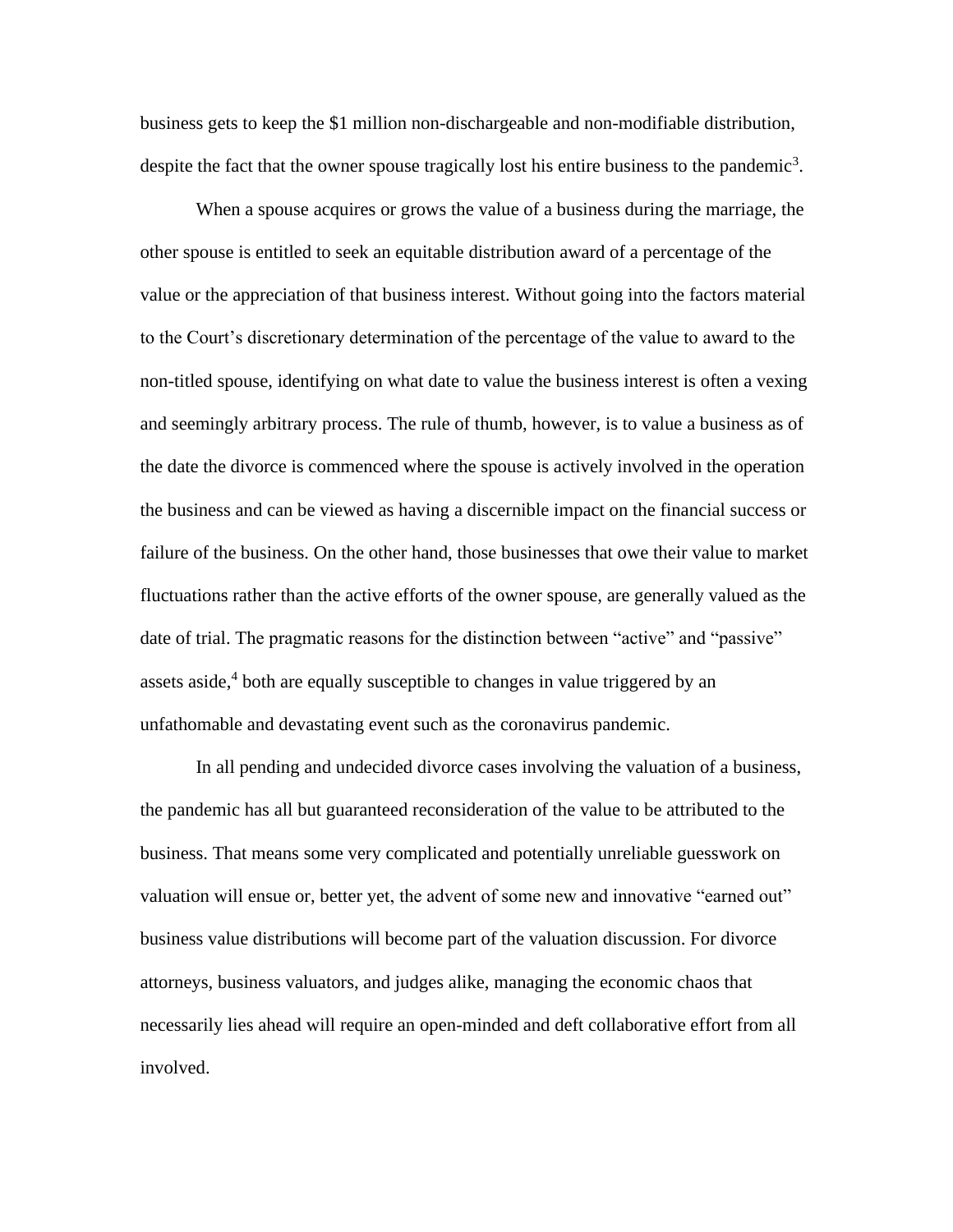Although judges often find comfort in embracing the unchallenged valuation opinions rendered by so-called valuation experts, who, fortunately for them, cannot be later sued for their erroneous prognostications, opining a reliable valuation methodology that accurately predicts how the pandemic will affect the future profitability of a business is clearly not the province of the mere mortals that label themselves business valuators. That means judges will need to come up with creative ways to think outside the box to ensure both divorcing spouses a semblance of equity. To accomplish that goal, the court may have to conceive an equitable way to tie the value at trial to the real world actual future profitability of a business. If buyers of service businesses, such as accounting or financial analyst practices, reliant on client loyalty for their profitability, condition the ultimate purchase price on the revenue derived through client retention, why can't divorcing couples do the same?

Opining a value for virtually any small niche business, post-pandemic or not, is very difficult and too often imprecise. Not surprisingly, the entrepreneurial marketplace , where the participants all have skin in the game, has long acknowledged the futility of looking only at a company's historical financial information in determining the price to purchase a business in a world where the proverbial Black Swan event seems to be far more prevalent and where the client loyalty shown to the seller of a business may not be so successfully and seamlessly transitioned to a hypothetical buyer as originally expected.

If business values in the marketplace are almost always tied to future events to hedge against the unexpected, no reason exists why judges cannot do the same, provided the future business revenue is tied not to the other spouse's earning ability or personal goodwill<sup>5</sup>, which is only material to an award of maintenance, but is instead tied to the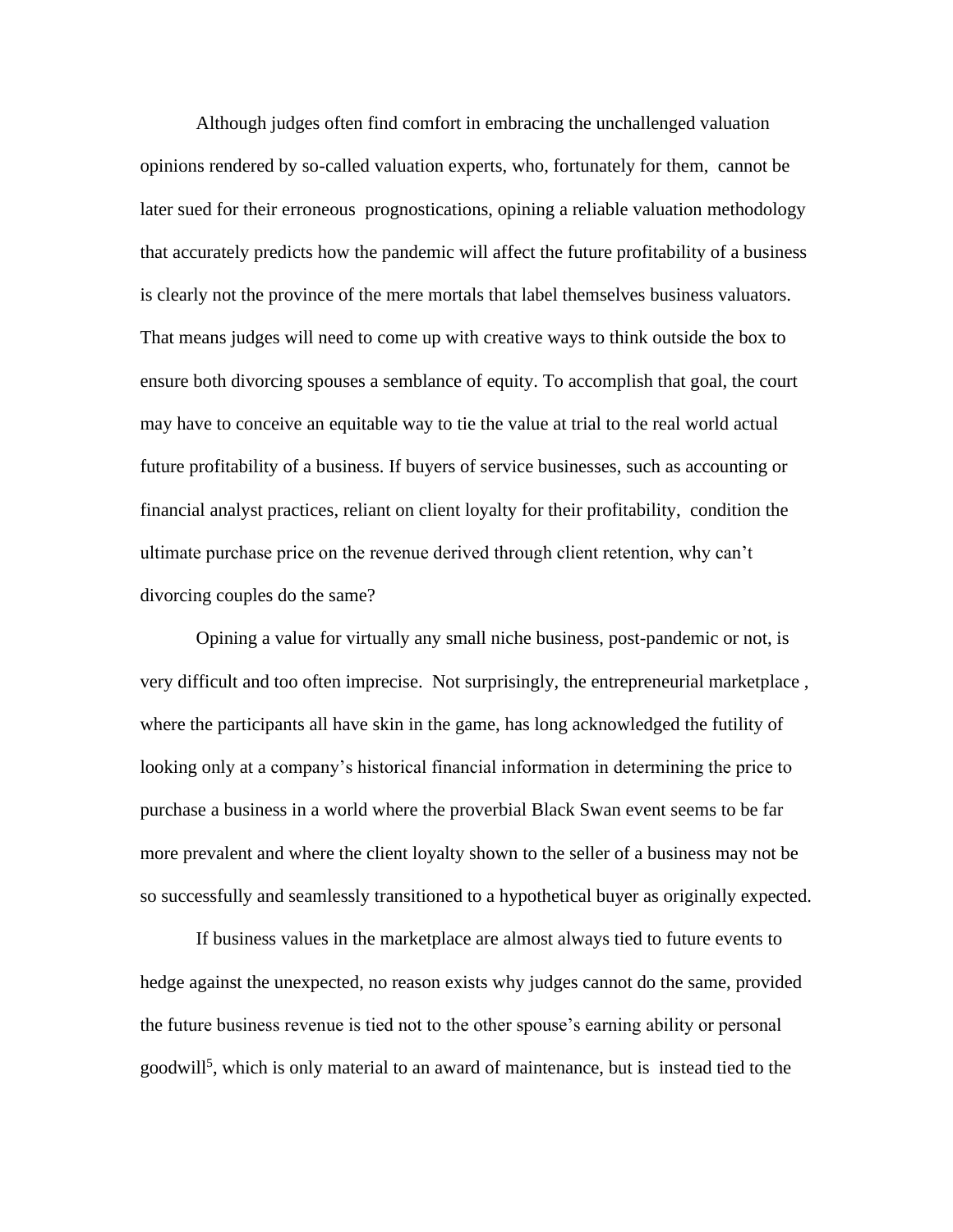goodwill of the business as an enterprise. Assigning to the non-titled spouse a percentage of the profits of the business for the 3 to 5 year period that follows the parties' divorce is probably the most equitable distribution of the enterprise value of a business.

For the cynics out there, like in all commercial buy-sell transactions where the purchase price is "earned out" of the revenue generated after closing, the reactive "cooking the books" lament can be minimized through transparency, periodic audits, together with other typical disincentives and penalties. Certainly, no seasoned divorce attorney would accept anything less.

Yes, post-trial quarrels may unfold, just like in ordinary business buy-sell transactions. However, the alternative is far less desirable, i.e. an errant value that portends an inequity to one of the parties over the other. A valuation approach that ties the award to reality would also ensure that in the event of another pandemic, business owners will not be saddled with paying to former spouses any more than a percentage of what the business actually makes rather than a set portion of a speculative value attributed to his business by an expert with no skin in the game.

> Peter J. Galasso, Esq. Garden City, New York Fellow to the American Academy of Matrimonial Lawyers

<sup>1</sup> NYLJ April 10, 2020, p.4

<sup>2</sup> General Obligations Law §5-1311

<sup>3</sup> *Simken v. Blank*, 19 N.Y.3d 46 (2012) (where the Court of Appeals refused to reform a marital agreement where the husband's share of the marital estate turned out to be worthless due to the fact that Bernie Madoff had made off with his money); *Kojovic v. Goldman*, 35 A.D.3d 65 (1<sup>st</sup> Dept 2006) (where the Appellate Division refused to set aside the parties' agreement after the wife learned her husband received \$18 million on the sale of stock that she had undervalued in reaching a settlement.